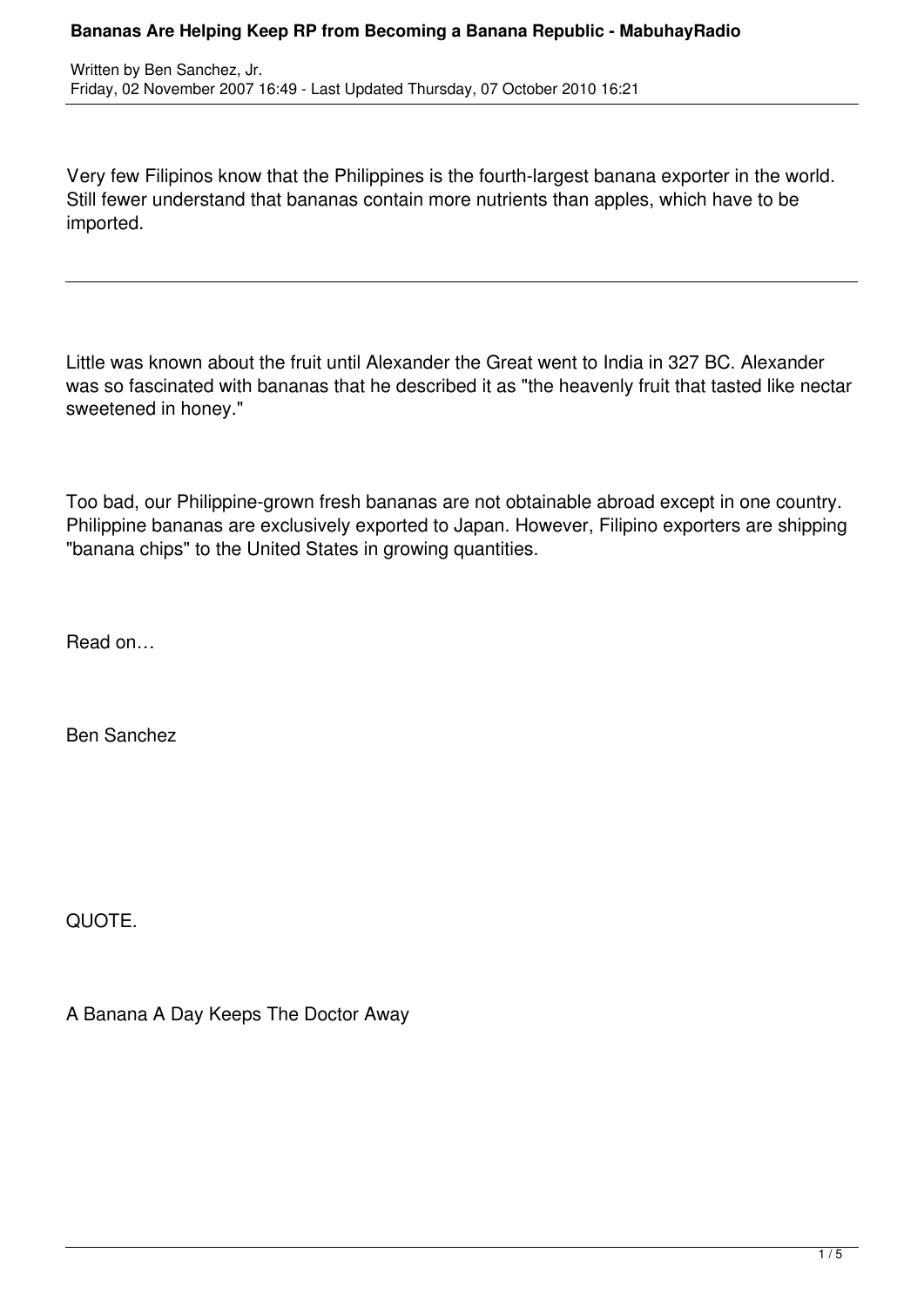Written by Ben Sanchez, Jr. Friday, 02 November 2007 16:49 - Last Updated Thursday, 07 October 2010 16:21

By Henrylito D. Tacio

If there is a tropical fruit that can (be the) counterpart (of the) temperate zone's apple, then it's the banana. After all, most of the parts of the fruit – and even the leaves – have been found to have medicinal properties.

The Philippines is the only Asian country to be included in the list of the top four leading banana-exporting nations, according to the UN Food and Agriculture Organization (FAO). The three others are from South America, namely: Ecuador (which provides more than 30 percent of global banana exports), Costa Rica, and Colombia. All four countries account for about two-thirds of the world's exports, each exporting more than one-million tons.

In popular culture and commerce, "banana" usually refers to soft, sweet "dessert" bananas that are usually eaten raw. The bananas from a group of cultivars with firmer, starchier fruit are called plantains, and are generally used in cooking rather than eaten raw. The word "banana" is derived from the Arabic word "finger."

"Banana is still the most important crop in the Philippines," says Dr. Patricio S. Faylon, the executive director of the Laguna-based Philippine Council for Agriculture, Forestry and Natural Resources Research and Development (PCARRD). "It contributes about US\$20 million annually, mainly through fresh exports of the fruit. Processed bananas such as chips, cracker, and catsup have also started to contribute dollar earnings."

Banana is grown mostly in Mindanao, where a total land area of 208,190 hectares is planted to the crop. Luzon has a total of 123,594 hectares devoted to banana, while Visayas has 85,971 hectares.

Bananas are grown in 132 countries worldwide, more than any other fruit crop. India leads in global banana production, representing approximately 23 percent of the worldwide crop but most are consumed domestically. In Asia, banana is also grown in Indonesia, China, Thailand, and Malaysia, among others.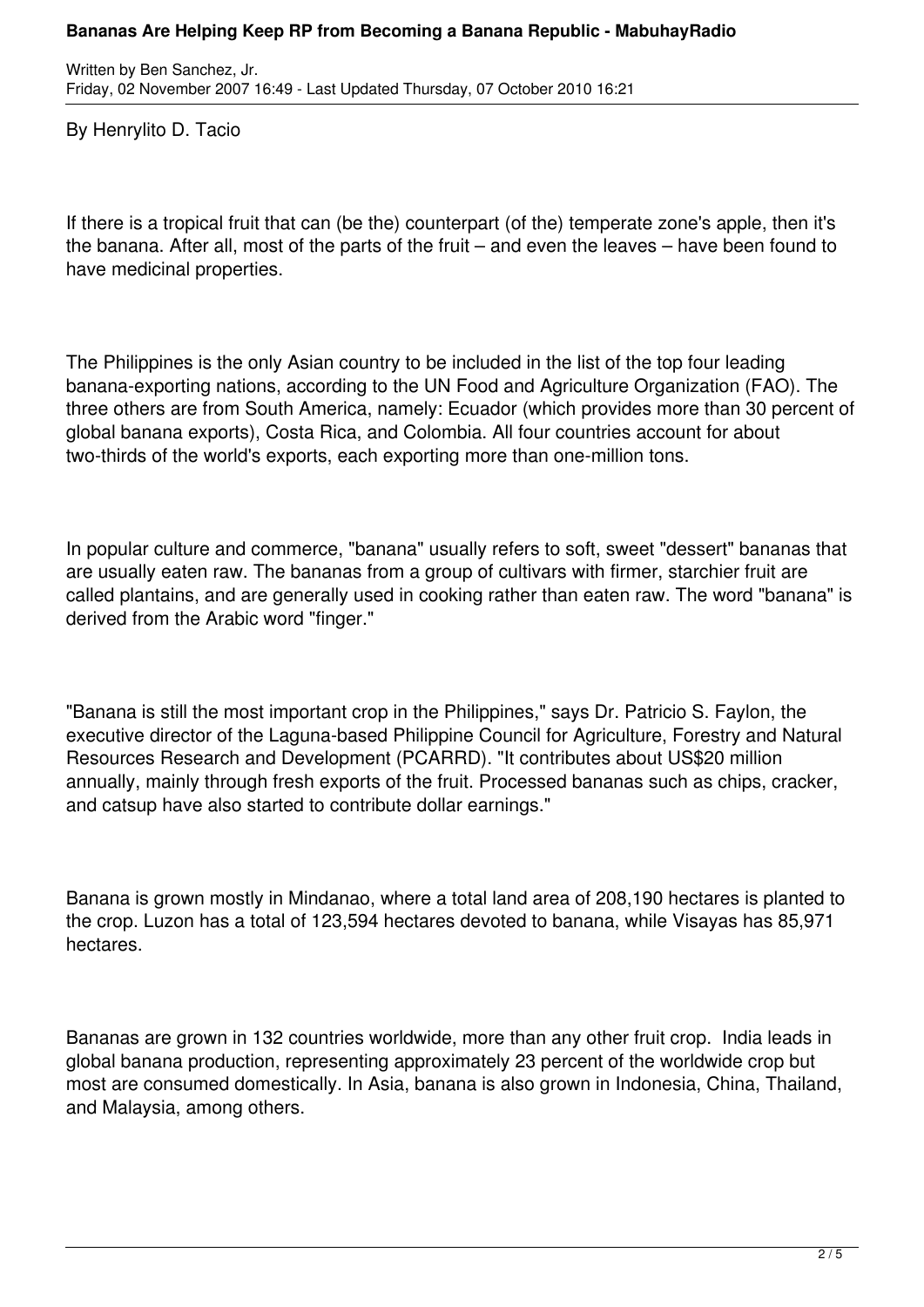## **Bananas Are Helping Keep RP from Becoming a Banana Republic - MabuhayRadio**

Written by Ben Sanchez, Jr. Friday, 02 November 2007 16:49 - Last Updated Thursday, 07 October 2010 16:21

The banana is mentioned for the first time in written history in Buddhist texts in 600 BC. Alexander the Great discovered the taste of the banana in the valleys of India in 327 BC. The existence of an organized banana plantation could be found in China in 200 AD. In 650 AD, Islamic conquerors brought the banana to Palestine. In the Middle Ages, both Moslems and Christians thought that the banana was the forbidden fruit of paradise.

Today, banana is one of the most-popular fruits around the world. Unfortunately, the fruit is on a crash course toward extinction. Not all is well with our bananas, especially with saba/cardava, lakatan, and latundan produced by smallhold farms," said a policy briefing issued the PCARRD.

The 1923 musical hit, "Yes, We Have No Bananas," was reportedly written after songwriters Frank Silver and Irving Cohn were denied in an attempt to purchase their favorite fruit by a syntactically colorful, out-of-stock neighborhood grocer. Big Mike, the prominent banana variety in the 1950s in the western hemisphere, does no longer exist after a disease infected the plant causing it to be wiped out from most farms and plantations.

"The world today is endangered with another banana apocalypse – the emergence and evolution of the dreadful banana bunchy top (BBT), banana streak, banana bract mosaic, and fusarium wilt," the policy briefing warned.

"In the Philippines, BBT remained in most farms that brought considerable damages to prime banana-producing provinces in the country," it added. "Diseases have even evolved and multiplied, which created new banana monsters, such as the black sigatoka, bugtok, moko, and other infectious diseases of quarantine concern."

Losing banana in our food table is unthinkable. After all, banana is one of the most healthful fruits the world has known. Alexander the Great was so fascinated by the virtues of this fruit that he described it as "the heavenly fruit that tasted like nectar sweetened in honey."

Health experts claim that banana is low in protein, free of fats but high in energy. A fully-ripe banana has 20-25 percent sugar. It has a significant amount of B-vitamins, especially B1 and B6. B1 is a brain tonic whereas B6 relieves, in particular, uncomfortable symptoms of the pre-menstrual tension syndrome like irritability, headaches, tender breasts, and water retention.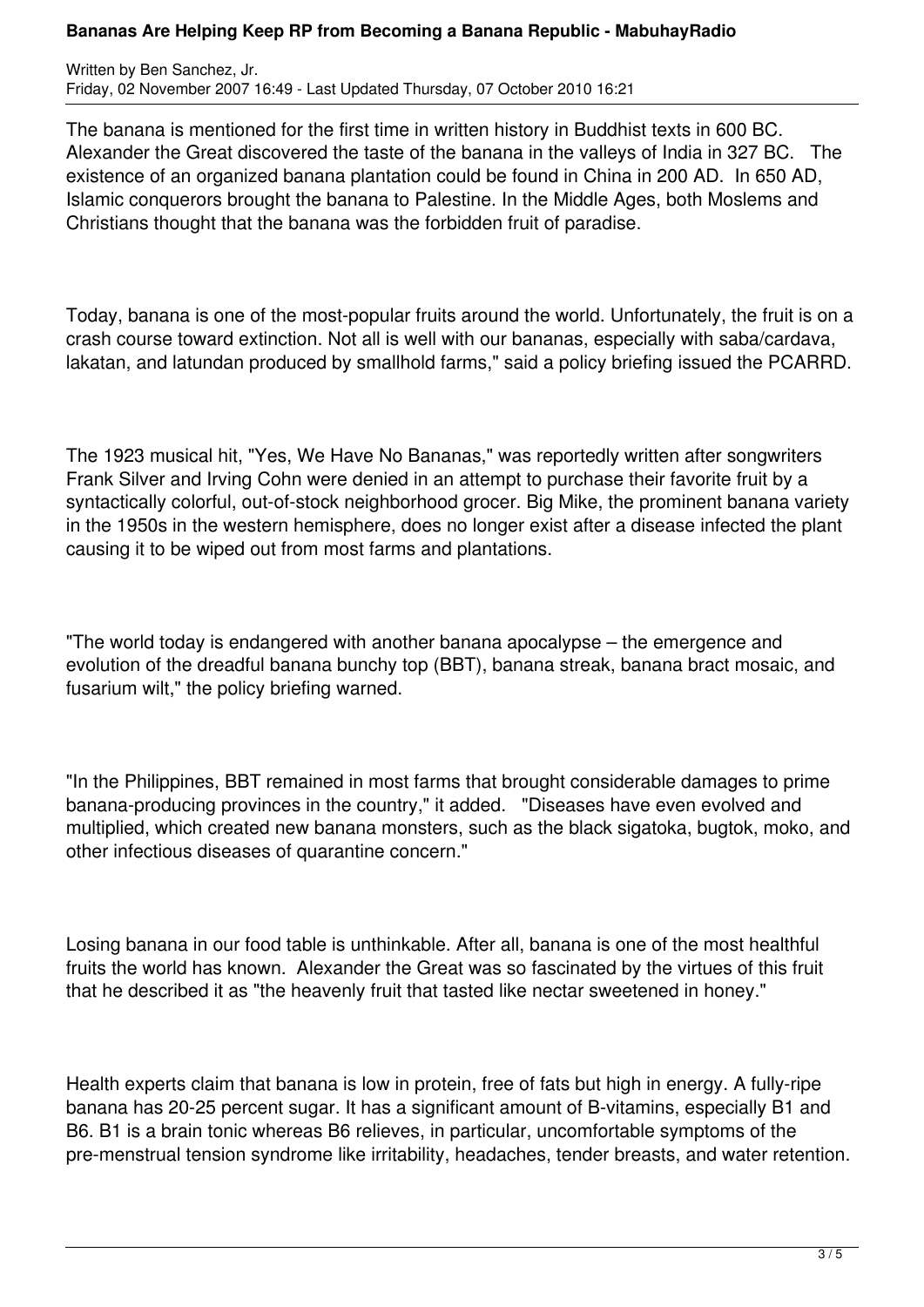## **Bananas Are Helping Keep RP from Becoming a Banana Republic - MabuhayRadio**

According to a recent survey undertaken in the United States among people suffering from depression, many felt much better after eating a banana. This is because bananas contain tryptophan, a type of protein that the body converts into serotonin, known to make you relax, improve your mood and generally make you feel happier.

"One medium-sized banana boasts of 100-125 kilo calories, 4-5 grams fiber, about 400 milligrams potassium, 17 milligrams calcium, 36 milligrams phosphorus and traces of other minerals like iron," said Professor Kanwar, an eminent biophysicist who writes for the 'Health Tribune.'

Researches conducted recently at the University of Minnesota, School of Medicine, substantiate earlier reports that high potassium diets (banana being one of these) lower blood cholesterol levels. Subjects getting extra dietary potassium are also less prone to hypertension, strokes and atherosclerosis and finally show significantly low mortality rates.

A major study reveals that diets loaded with potassium-rich bananas may be able to cut the risk of strokes by one third. Scientists feel that many people can be protected against strokes and heart attacks by minimizing sodium (common salt) intake and by consuming plenty of potassium-rich foods of which banana is one. In the United States, the Food and Drug Administration has just allowed the banana industry to make official claims for the fruit's ability to reduce the risk of blood pressure and stroke.

If you are having trouble with stress, potassium-rich banana can help you. Potassium is a vital mineral, which helps normalize the heartbeat, sends oxygen to the brain and regulates the body's water balance. When you are stressed, our metabolic rate rises, thereby reducing our potassium levels. These can be rebalanced with the help of a high-potassium banana snack.

Banana can also help people trying to give up smoking. The B6 and B12 it contains, as well as the potassium and magnesium found in the fruit, help the body recover from the effects of nicotine withdrawal.

By the way, when you compare banana to an apple, banana has four times the protein, twice